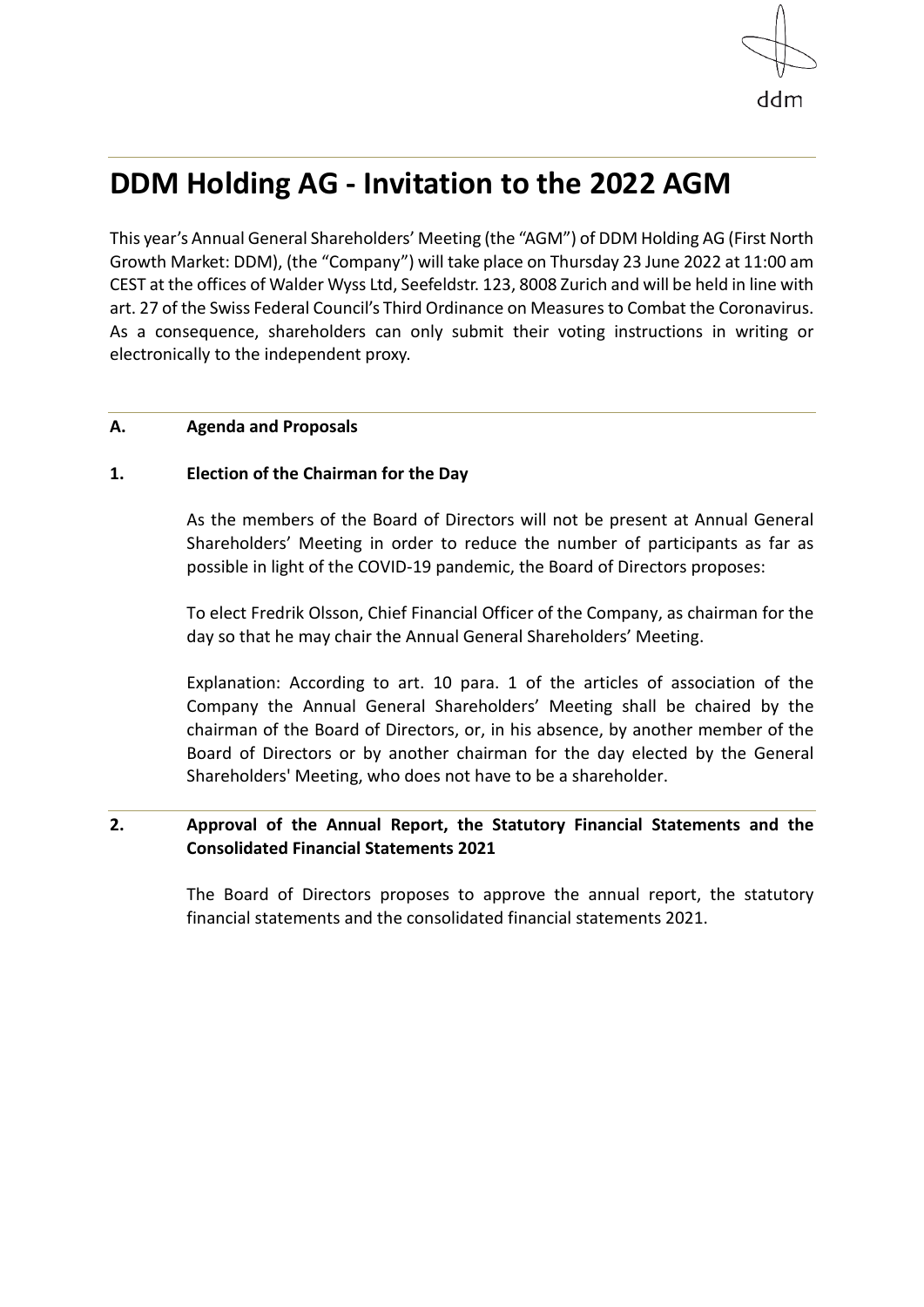#### **3. Appropriation of Available Earnings 2021**

|                                            | <b>EUR</b> | <b>CHF</b> |
|--------------------------------------------|------------|------------|
| Net loss for the year                      | (398'253)  | (431'990)  |
| Retained profit carried forward            | 2'881'995  | 3'300'407  |
| Amount at the disposal of the shareholders | 2'483'742  | 2'898'417  |
| Proposal                                   |            |            |
| Allocation to statutory retained earnings  | 0          | 0          |
| To be carried forward                      | 2'483'742  | 2'898'417  |

The Board of Directors proposes to the Annual General Shareholders' Meeting to carry forward the accumulated net profit of CHF 2'898'417 (comprising retained profits of CHF 3'300'407 carried forward from previous years and the loss for 2021 of CHF 431'990).

#### **4. Discharge of the Members of the Board of Directors and of the Members of the Executive Management**

The Board of Directors proposes to grant discharge to all members of the Board of Directors and the Company's executive management committee (the **Executive Management**) for the business year 2021.

#### **5. Elections**

#### **5.1. Re-Elections of current Board Members**

The Board of Directors proposes to re-elect the following current members of the Board of Directors, each for a term of one year ending after completion of the next annual general shareholders' meeting:

- **5.1.1. Jörgen Durban**
- **5.1.2. Erik Fällström**
- **5.1.3. Joachim Cato**
- **5.1.4. Andreas Tuczka**

Explanation: All re-elections are held individually. The curricula vitae of the current members of the Board of Directors are available in the 2021 annual report and also on the Company's website under [https://www.ddm-group.ch/investors/corporate](https://www.ddm-group.ch/investors/corporate-governance)[governance.](https://www.ddm-group.ch/investors/corporate-governance)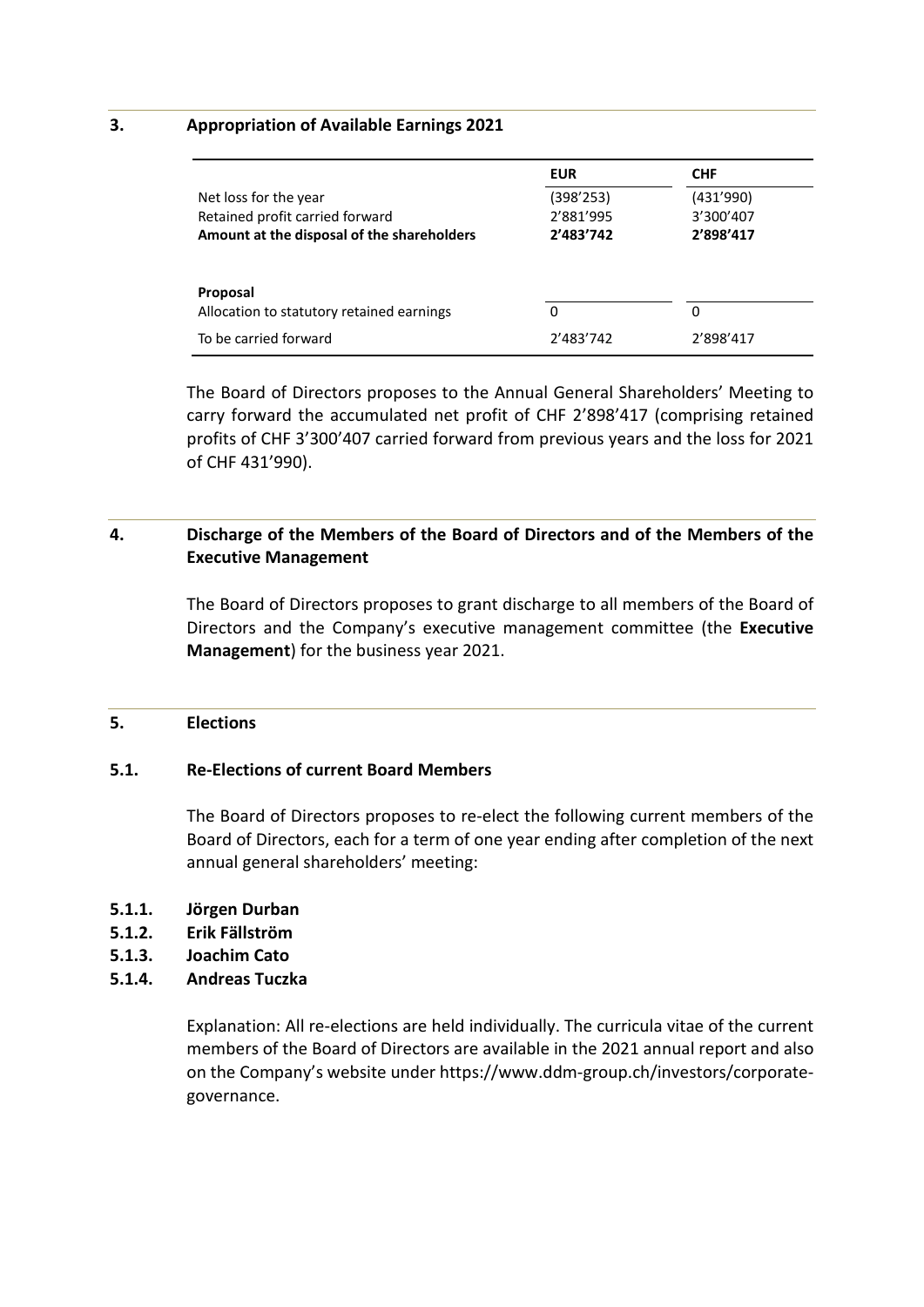#### **5.2. Re-Election of the Chairman**

The Board of Directors proposes to re-elect Jörgen Durban as chairman of the Board of Directors for a term of one year ending after completion of the next annual general shareholders' meeting.

#### **5.3. Re-Election of the Members of the Remuneration Committee**

The Board of Directors proposes to re-elect Jörgen Durban and Erik Fällström as members of the remuneration committee for a term of one year ending after completion of the next annual general shareholders' meeting.

Explanation: Both elections are held individually.

#### **5.4. Re-Election of the Independent Proxy**

The Board of Directors proposes to re-elect the law firm Bratschi AG (CHE-114.281.308), Zurich, Switzerland, as independent proxy for a term of one year ending after completion of the next annual general shareholders' meeting.

#### **5.5. Re-Election of the Statutory Auditors**

The Board of Directors proposes to re-elect PricewaterhouseCoopers AG (CHE-434.873.063), Luzern, as the statutory auditors for the business year 2022.

#### **6. Consultative Vote on the Compensation Report 2021**

The Board of Directors proposes to approve, on a consultative basis, the compensation report for the business year 2021. The compensation report provides details on the compensation paid for the business year 2021 and compares these figures with the compensation figures for the business year 2020.

Explanation: In line with Swiss best practice, the Board of Directors is seeking shareholders' approval of the compensation report 2021 on a consultative basis.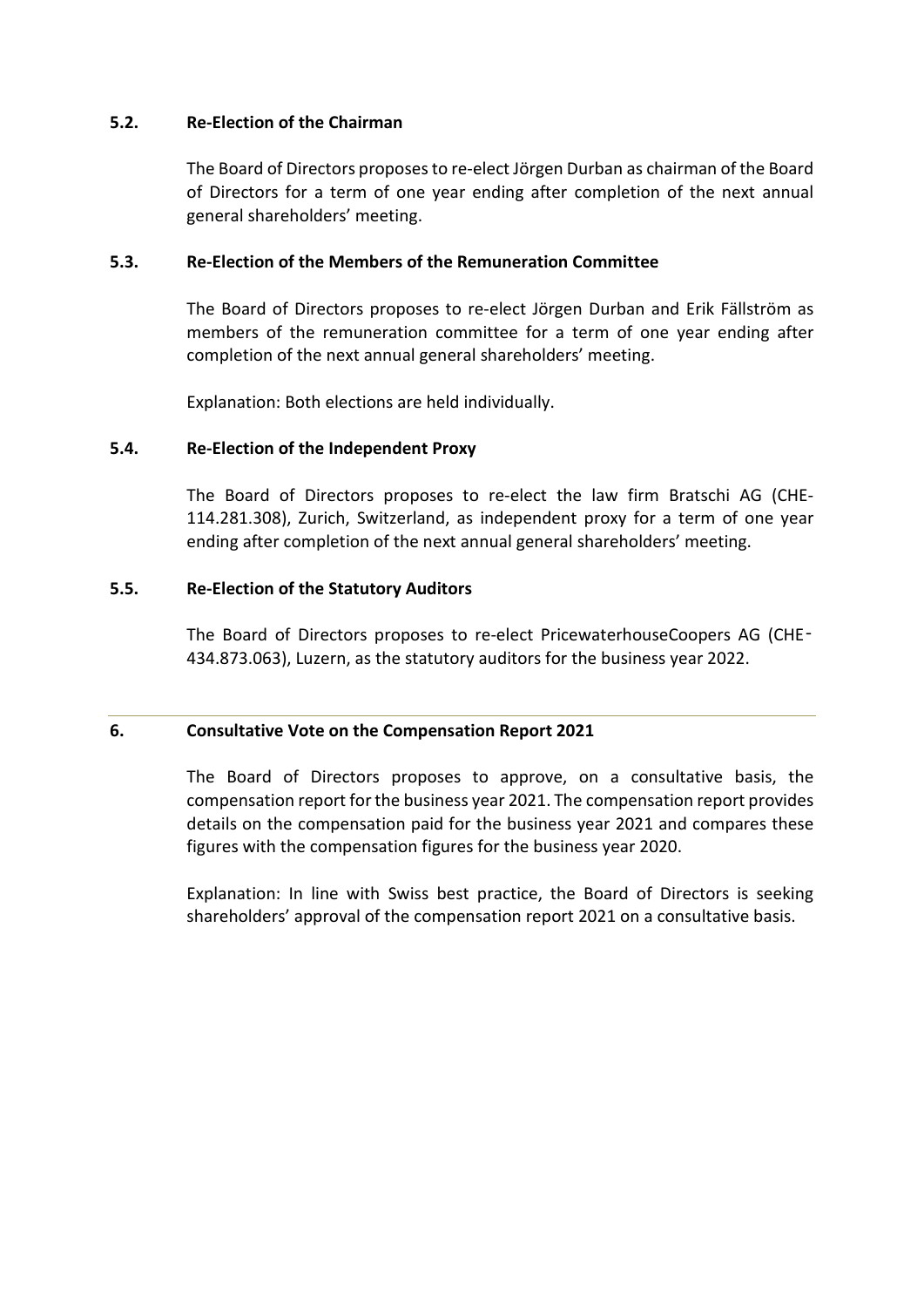**7. Votes on the Compensation of the Members of the Board of Directors and the Executive Management**

#### **7.1. Maximum aggregate amount of fixed compensation for the Members of the Board of Directors for the period from the end of this Annual General Shareholders' Meeting until the end of the 2023 annual general shareholders' meeting**

The Board of Directors proposes to approve the maximum aggregate amount of CHF 1'000'000 as fixed compensation for the members of the Board of Directors for the period until the end of the 2023 annual general shareholders' meeting.

Explanation: The above proposal is based on the remuneration of the members of the Board of Directors as well as remuneration for their services rendered in board committees and remuneration for potential consulting services provided. The actual compensation paid to each member of the Board of Directors during a business year is disclosed in the respective compensation report governing such business year and is made available (together with the accompanying audit report) to the shareholders in accordance with the applicable Swiss law.

#### **7.2. Maximum aggregate amount of variable compensation of the Members of the Executive Management for the business year 2022**

The Board of Directors proposes to approve the maximum aggregate amount of CHF 2'400'000 as variable compensation for the Executive Management regarding their performance during the business year 2022 (i.e. from 1 January 2022 until 31 December 2022).

Explanation:

- (a) The actual compensation earned by the members of the Executive Management during a business year will be disclosed in the respective compensation report governing such business year and will be made available (together with the accompanying audit report) to the shareholders in accordance with applicable Swiss law.
- (b) The variable compensation of members of the Executive Management could consist of cash remuneration and share options granted under a share option plan implemented by the Board in accordance with article 3<sup>quater</sup> of the Company's articles of association and is subject to the approval of the maximum aggregate amount of variable compensation by the Annual General Shareholders' Meeting and is determined taking into consideration the duties and responsibilities of the recipients, performance of the Company and the individual member.
- (c) For further details on the Company's Board and Executive Management's Remuneration, please refer to the compensation report, available on the Company's website under: [https://www.ddm-group.ch/investors/corporate-governance/shareholder](https://www.ddm-group.ch/investors/corporate-governance/shareholder-meetings/agm)[meetings/agm.](https://www.ddm-group.ch/investors/corporate-governance/shareholder-meetings/agm)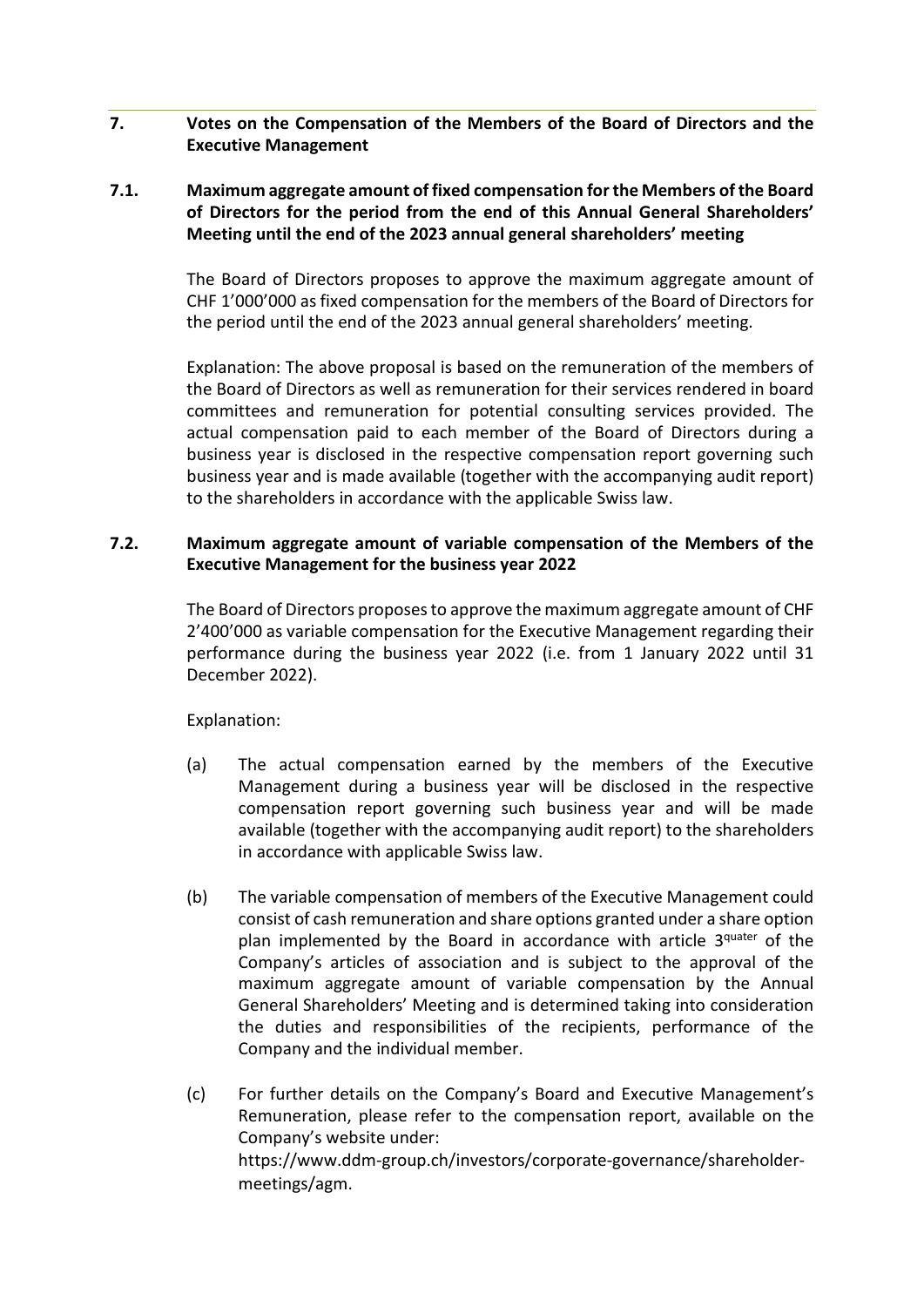## **7.3. Maximum aggregate amount of fixed compensation of the Members of the Executive Management during the business year 2023**

The Board of Directors proposes to approve the maximum aggregate amount of CHF 2'000'000 as fixed compensation for the members of the Executive Management for the business year 2023 (i.e. from 1 January 2023 until 31 December 2023).

## **8. Vote on the compensation for DDM Group Finance S.A. for brokerage services during the business year 2021**

The Board of Directors proposes to approve the compensation of DDM Group Finance S.A. for brokerage services provided by DDM Group Finance S.A. to the Company and its subsidiaries during the business year 2021 amounting to EUR 4'231'000.

#### Explanation:

DDM Group Finance S.A., being the largest shareholder in the Company, whose shares are ultimately held by trusts attributable to Erik Fällström and Andreas Tuczka, entered into an agreement during 2019 with the Company where DDM Group Finance S.A. provides brokerage services under an asset management contract. Brokerage services from DDM Group Finance S.A. to the Company and its subsidiaries during the business year 2021 amounted to EUR 4'231'000. In relation to this total amount, EUR 2'355'000 has been capitalized, EUR 1'101'000 has been recognized as consultancy expenses and EUR 775'000 has been prepaid during the business year 2021.

#### **9. Extension of Authorized Share Capital**

The Board of Directors proposes to extend the current Authorized Share Capital (Art. 3bis paragraph 1) and change the articles of association as follows:

## **Art. 3bis Genehmigtes Aktienkapital**

<sup>1</sup> Der Verwaltungsrat ist ermächtigt jederzeit bis zum 22. Juni 2024 das Aktienkapital im Maximalbetrag von CHF 6'780'223.00 durch Ausgabe von höchstens 6'780'223 voll zu liberierenden Namenaktien mit einem Nennwert von je CHF 1.00 zu erhöhen. Erhöhungen in Teilbeträgen sind gestattet.

## **Art. 3bis Authorized Share Capital**

<sup>1</sup> The Board of Directors shall be authorized to increase the share capital in an amount not to exceed CHF 6,780,223.00 through the issuance of up to 6,780,223 fully paid-in registered shares with a nominal value of CHF 1.00 per share by not later than 22 June 2024. Increases in partial amounts shall be permitted.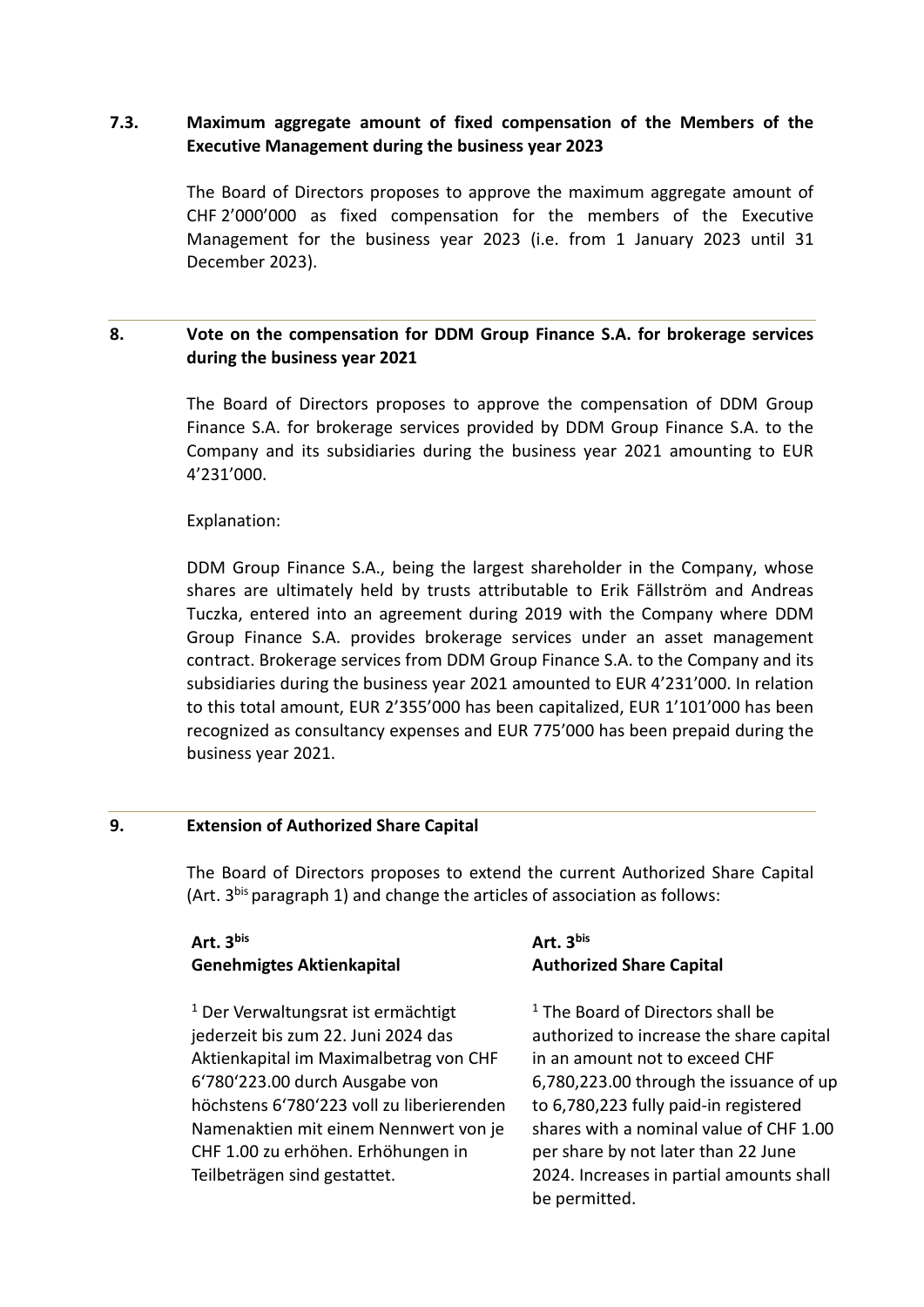Explanation: The proposed extension of the Authorized Share Capital as per this new art. 3<sup>bis</sup> paragraph 1 of the Company's articles of association (Authorized Share Capital) is a replacement of the currently existing, equivalent mandate in the same amount of CHF  $6'780'223.00$  under the current art.  $3<sup>bis</sup>$  which will expire on 17 September 2022 and serves the purpose of maintaining an adequate flexibility for the Board of Directors to resolve on capital increases if deemed to be in the best interest of the Company.

#### **B. Documentation**

The 2021 annual report, consisting of the full business review, the consolidated financial statements, the statutory financial statements and the respective reports of the statutory auditors as well as the compensation report, are available at the Company's headquarters (prior appointment required) and on the Company's website under [https://www.ddm-group.ch/investors.](https://www.ddm-group.ch/investors) Printed copies will be distributed to shareholders of record upon request.

#### **C. Participation and Voting Rights**

Shareholders registered with voting rights in the share register as of the close of business on 10 June 2022, will be authorized to participate exclusively by means of representation by the independent proxy and to vote at the Annual General Shareholders' Meeting. From close of business on 10 June 2022 up to and including 23 June 2022, no entries will be made in the share register which would create a right to vote at the Annual General Shareholders' Meeting. Shareholders who sell part or all of their shares before the Annual General Shareholders' Meeting are no longer entitled to vote to that extent. Such shareholders are required to exchange their voting material to reflect the change in their shareholding.

Shareholders who wish to participate by means of representation by the independent proxy at the Annual General Shareholders' Meeting may either download the registration form via our website [http://ddm-group.ch/investors o](http://ddm-group.ch/investors)r request a physical copy by e-mail to [Generalversammlung@computershare.ch.](mailto:Generalversammlung@computershare.ch) The registration form should be completed and returned by mail or e-mail to the following address: Computershare Schweiz AG, General meetings, P.O. Box, 4601 Olten, Switzerland; e-mail: [Generalversammlung@computershare.ch](mailto:Generalversammlung@computershare.ch) as soon as possible, but in any case no later than 20 June 2022. Upon receipt of their registration form shareholders will be provided with voting material (including proxy form) for the Annual General Shareholders' Meeting.

Shareholders (i) whose shares are registered in accordance with the Articles of Association of the Company in a securities register in accordance with the Swedish Financial Instruments Accounts Act (1998:1479) or otherwise in accordance with Swedish law and (ii) who hold such shares through a nominee must, in order to be entitled to vote by the independent proxy at the Annual General Shareholders'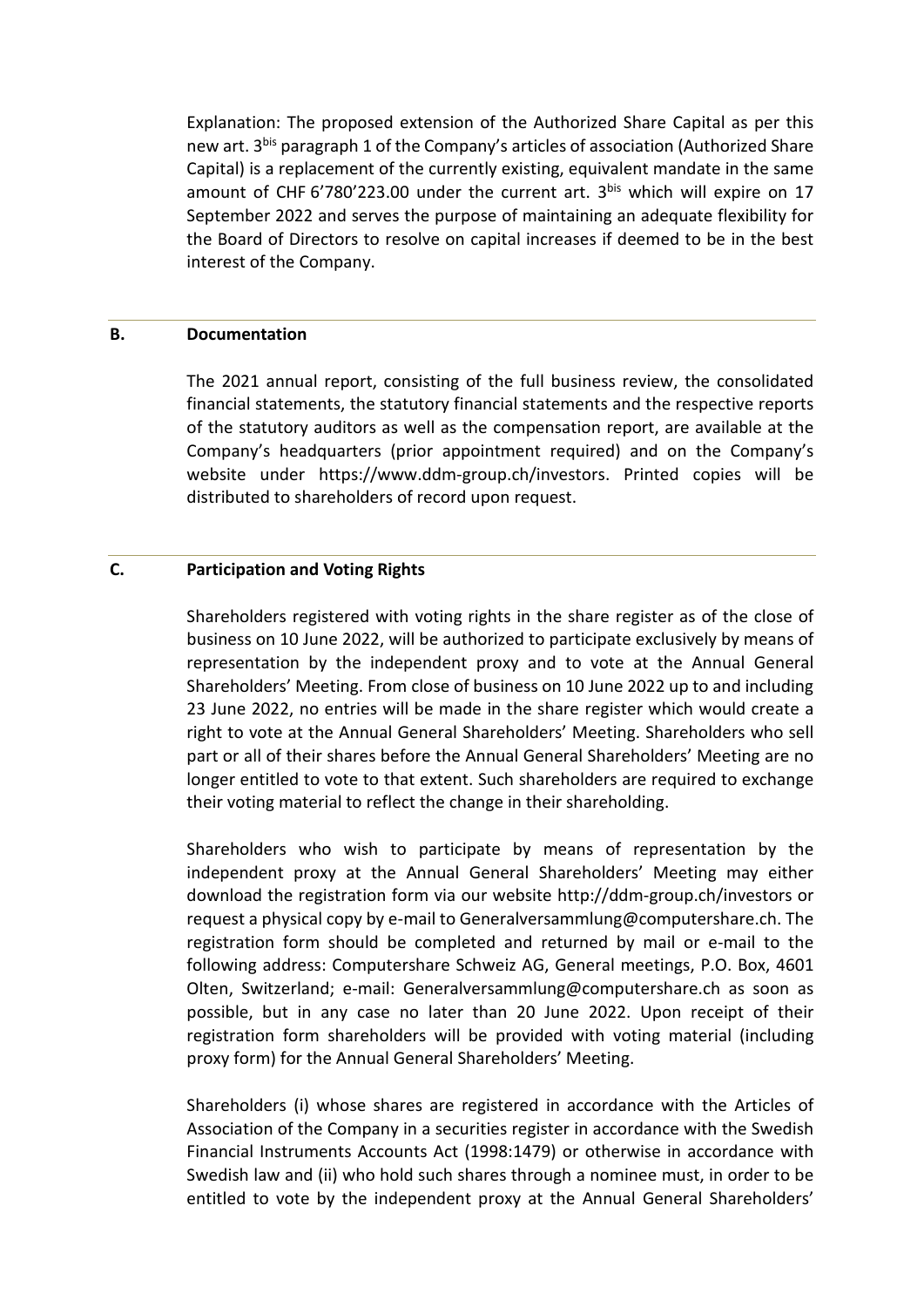Meeting, temporarily register the shares in their own name. For the shares to be reregistered in time, such shareholders should instruct the nominee that manages the shares well in advance of 10 June 2022 for temporary re-registration, so called voting registration. After such shares have been registered in the shareholder's own name, the shareholder shall follow the instructions as set out above in this section.

#### **D. Representation**

Shareholders can have their shares represented at the Annual General Meeting only by the independent proxy. Bratschi AG, Zürich, Switzerland, has been elected at the ordinary general shareholders' meeting held on 22 June 2021 as the independent proxy of the Company and will thus serve as independent proxy for the Annual General Shareholders' Meeting.

Shareholders opting to be represented by the independent proxy shall submit the original of the completed and signed power of attorney (incorporated in the voting material) with voting instructions to Computershare Schweiz AG, General meetings, P.O. Box, 4601 Olten, Switzerland; e-mail: [Generalversammlung@computershare.ch](mailto:Generalversammlung@computershare.ch) by no later than 20 June 2022. Shareholders may also vote by issuing electronic proxy and voting instructions to the independent proxy by voting through the online proxy voting platform <https://www.gvote.ch/> until 21 June 2022, 11:59 pm CEST. Further details can be found on the Company's website [http://ddm-group.ch/investors.](http://ddm-group.ch/investors)

To the extent that a shareholder opts to be represented by the independent proxy but does not give the independent proxy specific voting instructions, the independent proxy will vote as proposed by the Board of Directors.

**Kindly note that, in line with the Swiss Federal Council's Third Ordinance on Measures to Combat the Coronavirus, physical attendance of the Annual General Meeting is not permitted.**